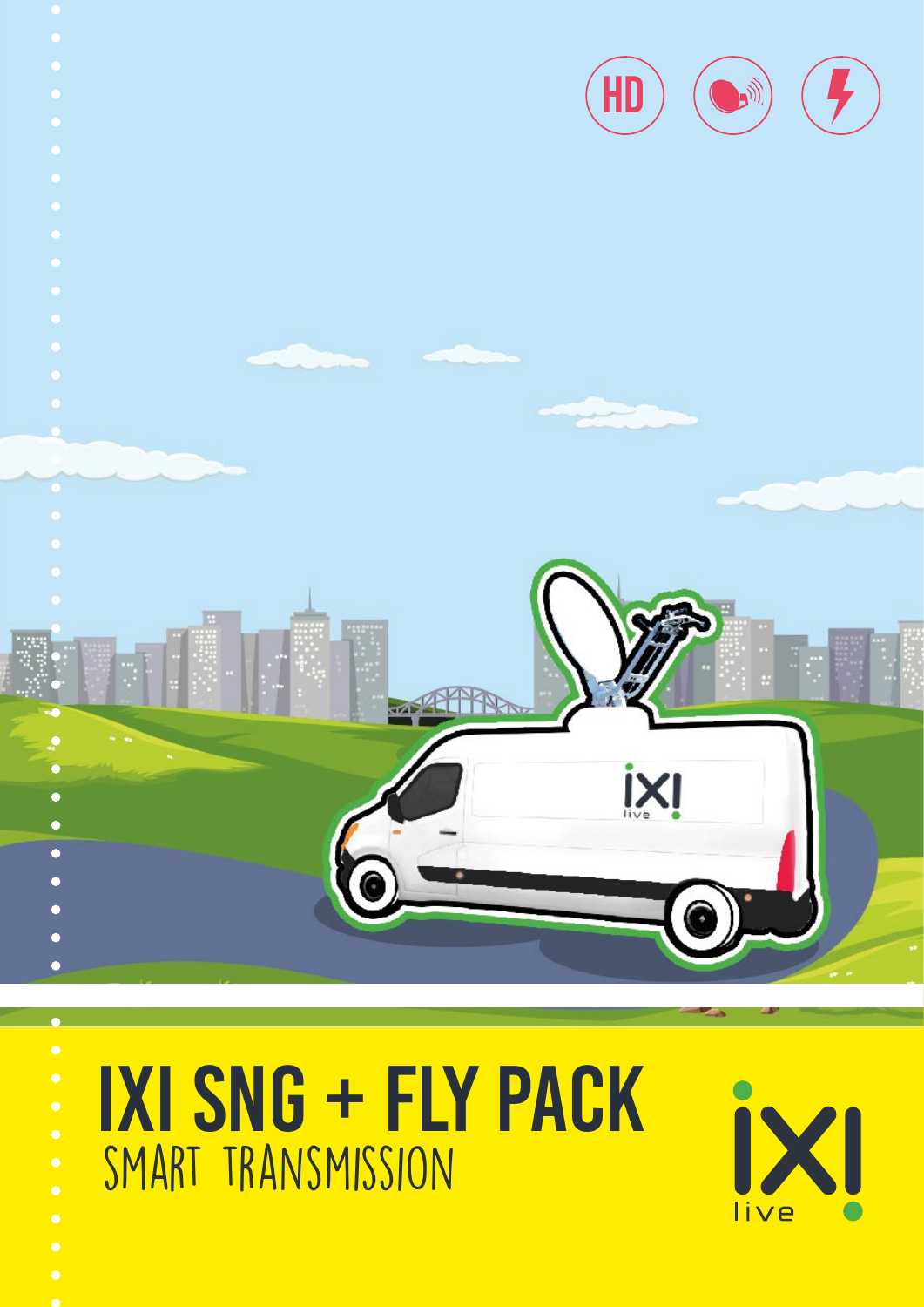# IXI  $SNG + FLY$  PACK smart transmission

## SPécificités techniques

### PRODUCTION

- Table de mixage analogique
- 2 Passerelles 2W GSM
- 2 Inserts RTC
- Précâblage pour Codec RNIS

32ATri P+N

- Système intercom Prospect K6R
- 1 ou 2 caméras Stand-up
- P2 / KiPro recorder



 $IXI 5 - F495$ 

**Lenghts :** 5.80 m **Widths :** 2.40 m **Height :** 2.95 m

Mercedes Sprinter DJ-340-AB - Location : Paris (75)



Captation monocaméra

Fisher Panda Power Generator



Swedish 1,50m antenna 180W phased combined Stellar HPA 2+1 ATEME CM5000 encoders 2 ATEME DR5000 IRD



 $1X16 - 5224$ 

**Lenghts :** 5.70 m **Widths :** 1.84 m **Height :** 2.50 m

Volkswagen Transport DF-929-KH - Location : Toulouse (31)



Captation monocaméra



Advent 1,50m antenna 180W 1+1 Stellar HPA 2+1 ATEME CM5000 encoders 2 ATEME DR5000 IRD



 $1X17 - F169$ 



**Lenghts :** 5.20 m **Widths :** 1.85 m **Height :** 2.50 m

Renault Trafic FC-503-DE - Location : La Rochelle (17)



32A Mono P17 Fisher Panda Power Generator

Captation monocaméra



Continental MW 1,50m antenna 180W 1+1 Stellar HPA 2+1 ATEME CM5000 encoders 2 ATEME DR5000 IRD



#### **www.ixilive.tv**